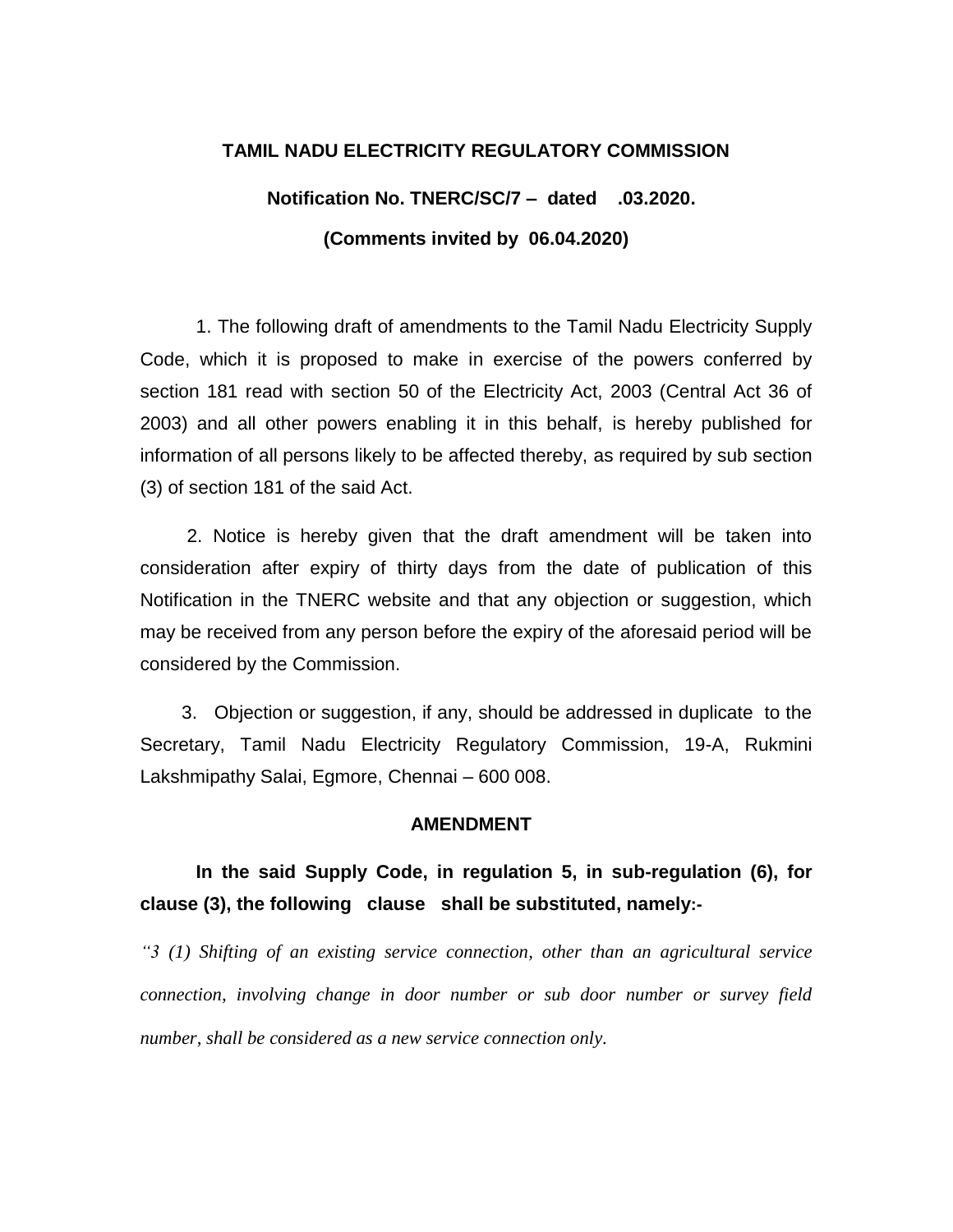*(2) Shifting of an existing agricultural service connection may be permitted within the State. The charges towards the shifting shall be borne by the consumer under Deposit Contribution Works(DCW) basis.* 

*(3) Shifting may be permitted after one year from the date of effecting the service connection or from the date of previous shifting. The request for shifting shall be accompanied with a fresh application form with registration fee. Shifting may be considered irrespective of the reasons putforth by the consumer upon satisfactory verification of documents of ownership, co-owner's consent etc. enclosed with the application. A fresh agreement may be executed with the consumer for the new location to which the shifting of agricultural service is required.* 

(By the order of the Tamil Nadu Electricity Regulatory Commission)

 S. Chinnarajalu **Secretary**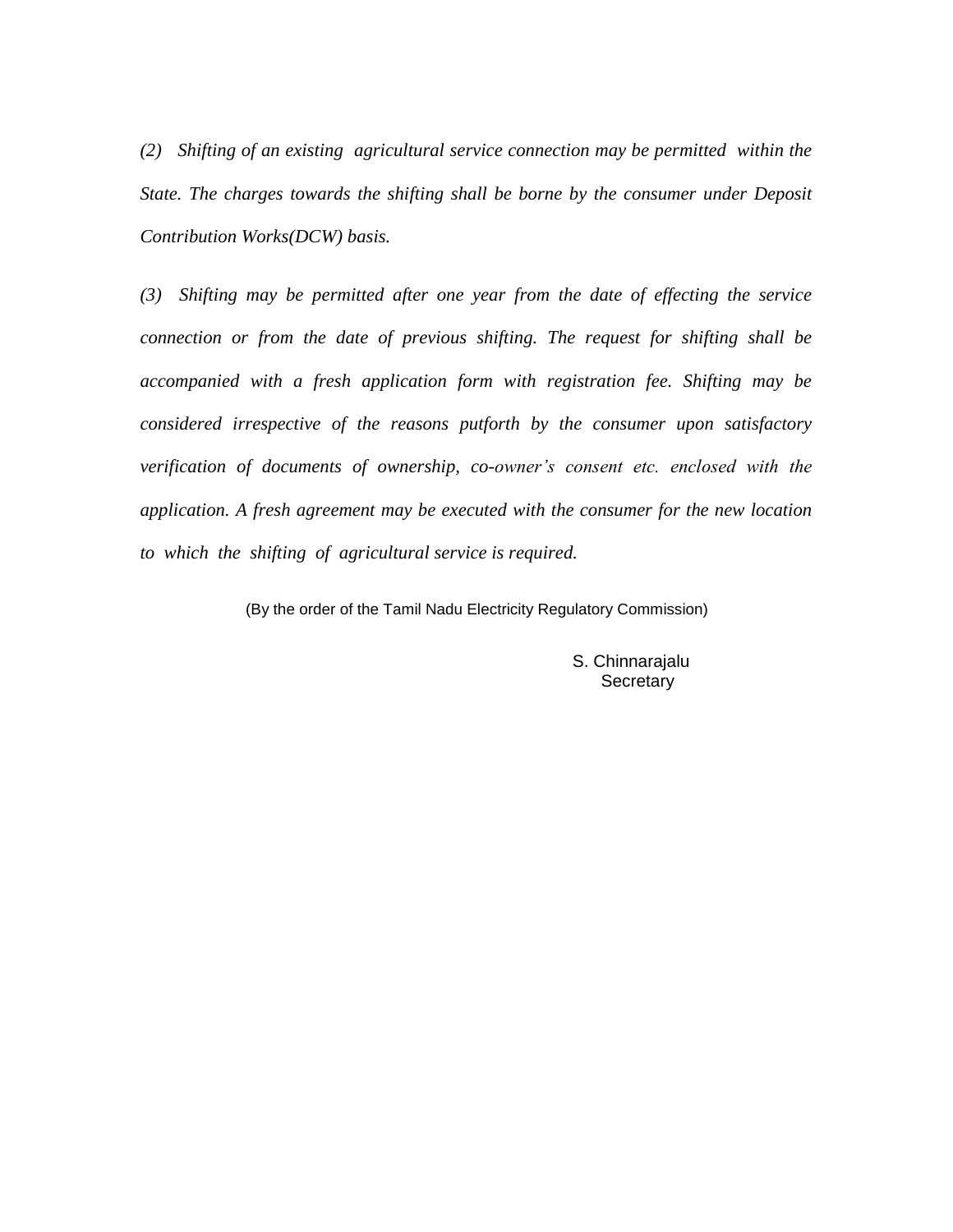### **EXPLANATORY STATEMENT**

 Shifting of an existing agricultural service connection is not covered in the Tamil Nadu Electricity Supply Code. The proposed amendments seek to make a provision for shifting of agricultural services in the Supply Code.

(By order of the Tamil Nadu Electricity Regulatory Commission)

 (S.Chinnarajalu) **Secretary**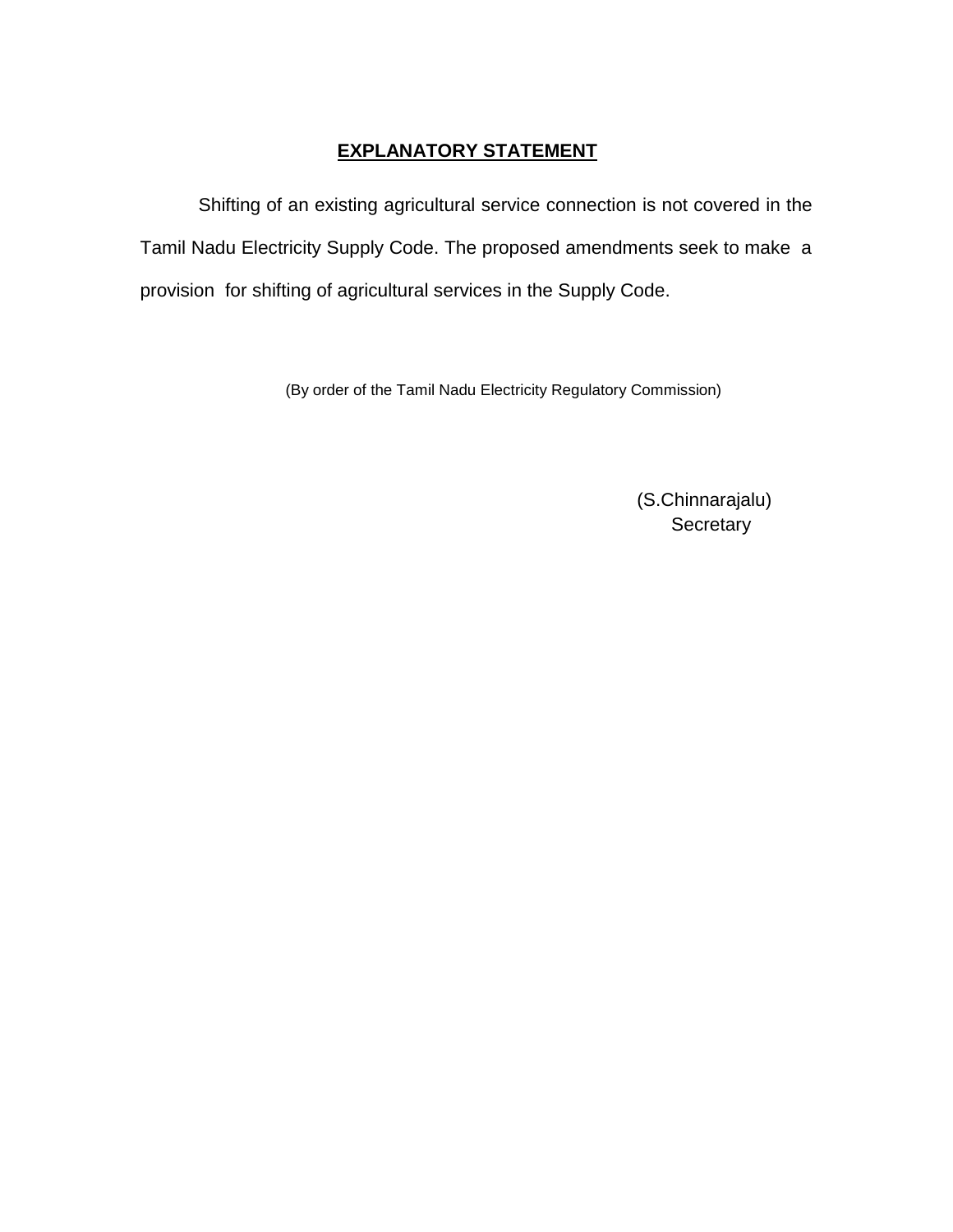### **STATEMENT SHOWING EXISTING PROVISION AND PROPOSED PROVISION**

| SI.          | <b>Existing regulation</b>                                                                                                                                            | Proposed regulation                                                                                                                                                                |
|--------------|-----------------------------------------------------------------------------------------------------------------------------------------------------------------------|------------------------------------------------------------------------------------------------------------------------------------------------------------------------------------|
| No.          |                                                                                                                                                                       |                                                                                                                                                                                    |
| $\mathbf{1}$ | 5. Miscellaneous charges                                                                                                                                              | 5. Miscellaneous charges                                                                                                                                                           |
|              | (1)<br><b>XXX</b>                                                                                                                                                     | (1)<br><b>XXX</b>                                                                                                                                                                  |
|              | (2)<br><b>XXX</b>                                                                                                                                                     | (2)<br><b>XXX</b>                                                                                                                                                                  |
|              | (3)<br><b>XXX</b>                                                                                                                                                     | (3)<br><b>XXX</b>                                                                                                                                                                  |
|              | (4)<br><b>XXX</b>                                                                                                                                                     | (4)<br>$\mathbf{XXX}$                                                                                                                                                              |
|              | (5)<br>$\mathbf{XXX}$                                                                                                                                                 | (5)<br>$\mathbf{XXX}$                                                                                                                                                              |
|              | $(6)$ $(1)$ xxx                                                                                                                                                       | $(6)$ (1)<br><b>XXX</b>                                                                                                                                                            |
|              | $(2)$ xxx                                                                                                                                                             | (2)<br>$\mathbf{XXX}$                                                                                                                                                              |
|              | (3) Shifting of an existing service<br>connection involving change in door<br>or sub-door number<br>number<br><sub>or</sub><br>survey field<br>number,<br>shall<br>be | $(3)(i)$ Shifting of an existing<br>service<br>connection, other than an agricultural<br>service connection, involving change in door<br>number or sub door number or survey field |
|              | considered<br>service<br>as<br>a<br>new                                                                                                                               | number, shall be considered as a new service                                                                                                                                       |
|              | connection only.                                                                                                                                                      | connection only.                                                                                                                                                                   |
|              |                                                                                                                                                                       | Shifting of an existing agricultural<br>(ii)                                                                                                                                       |
|              |                                                                                                                                                                       | service connection may be permitted within                                                                                                                                         |
|              |                                                                                                                                                                       | the State. The charges towards the shifting                                                                                                                                        |
|              |                                                                                                                                                                       |                                                                                                                                                                                    |

## **Tamil Nadu Electricity Supply Code**